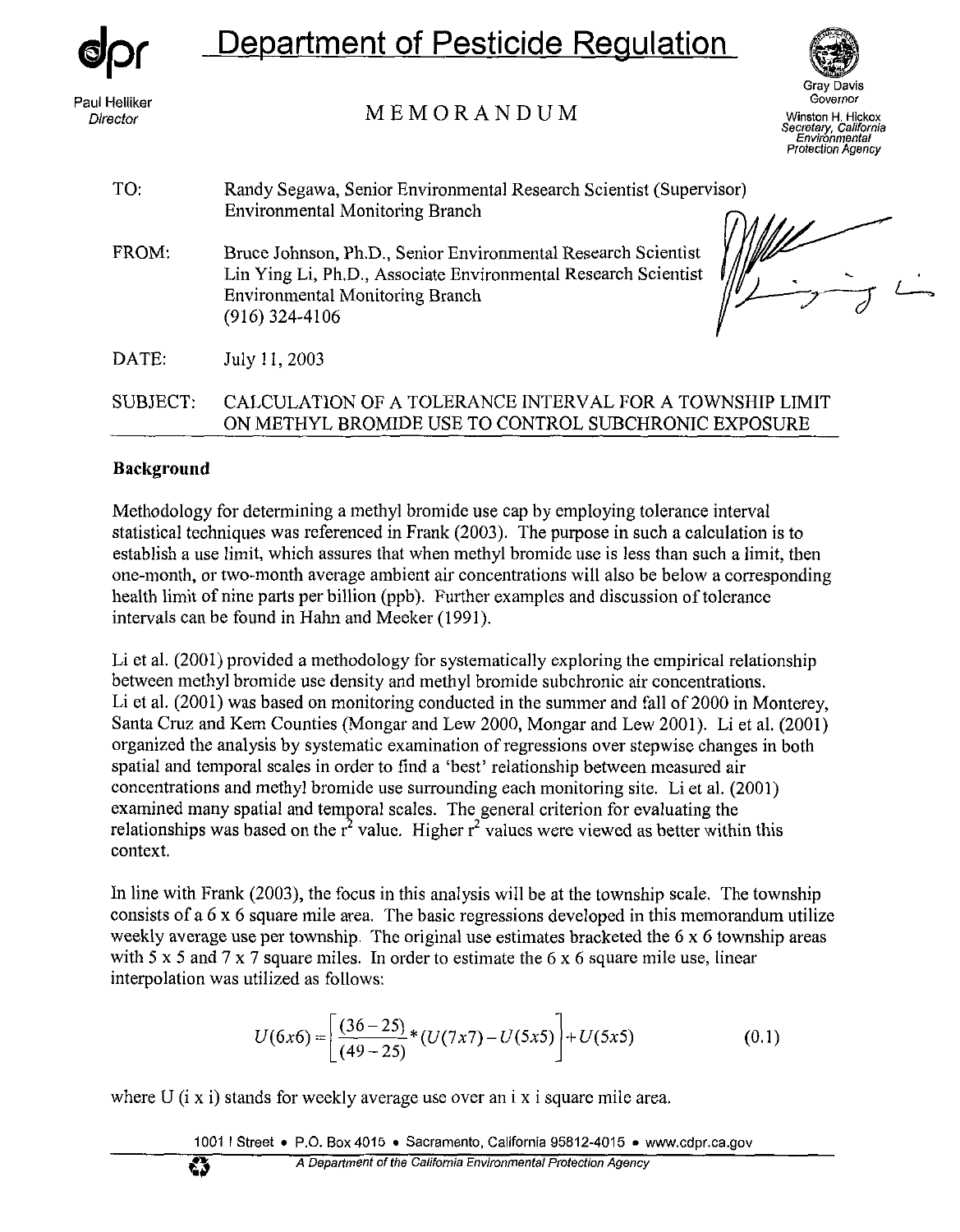Subsequent to Li et al. (2001), further monitoring results have become available. These results consist of Air Resources Board (ARB) monitoring in 2001 in Kern and Monterey (Cook et al. 2002, Mongar et al. 2002), Alliance for Methyl Bromide Industry (AMBI) monitoring in Santa Maria and Ventura in 2001 (Winegar 2002), and AMBI monitoring in Monterey and Ventura in 2002 (Winegar 2003).

The purpose of this memorandum is to discuss the studies which will be used to examine the relationship between air concentration and use, *to* determine that relationship, and to utilize the tolerance interval statistical procedure to calculate a use limit which will assure air concentrations remain substantively below nine ppb, a level promulgated in Frank (2003).

*Note on use information.* The regressions have been conducted on methyl bromide use calculated as weekly average pounds of methyl bromide use per township. In the case of the one-month analysis, the weekly average use was based on an approximately four-week period, during which the monitoring occurred. For the two-month analysis, the weekly average use was based on the approximately eight-week period of monitoring. The one-month analysis used 62 pairs of concentration versus weekly average use values, while the two-month analysis used 31 pairs of concentration versus weekly average use values. For each monitoring station, the two-month average weekly use is approximately the average of the two four-week periods. However, these relationships are not exact because some 'months' were comprised of only three weeks of monitoring. To convert from a weekly average use to a monthly use, we have assumed 30 day months and used the fraction (30/7)=4.286 to convert between use on weekly and monthly basis. That is, 10,000 pounds of weekly average use is equivalent to 42,860 pounds of monthly use. Linear transformation of these use amounts does not affect any underlying linear regression relationship between concentration and use.

#### **Discussion of studies**

Four studies of ambient air monitoring for methyl bromide have been conducted in recent years: ARB 2000 (Mongar and Lew 2000, Mongar and Lew 2001), ARB 2001 (Cook et al. 2002, Mongar et al. 2002), AMBI 2001 (Winegar 2002), and AMBI 2002 (Winegar 2003a). Based on the Department of Pesticide Regulation's (DPR's) review of the studies, three of these studies were used for the regression analysis. The AMBI 2001 data are still questionable, and have not been used in this analysis. AMBI's response (Winegar 2003b) to DPR's review (Segawa 2002) still leaves some issues unresolved and raises new issues. The identification of valid and invalid samples due to airflow deviations remains unresolved. The AMBI 2001 study uses airflow deviation of  $\pm 50\%$  as the criteria for invalid samples, while the other three studies use  $\pm 25\%$ . DPR believes that all studies should use the same criteria. The quality control results also indicate questionable data. All trip blanks were positive. AMBI's June 3, 2003 response explains that "the likely cause for the problem was the site for sample media receipt, which was near a high methyl bromide use area. Small vacuum leaks could have contributed to the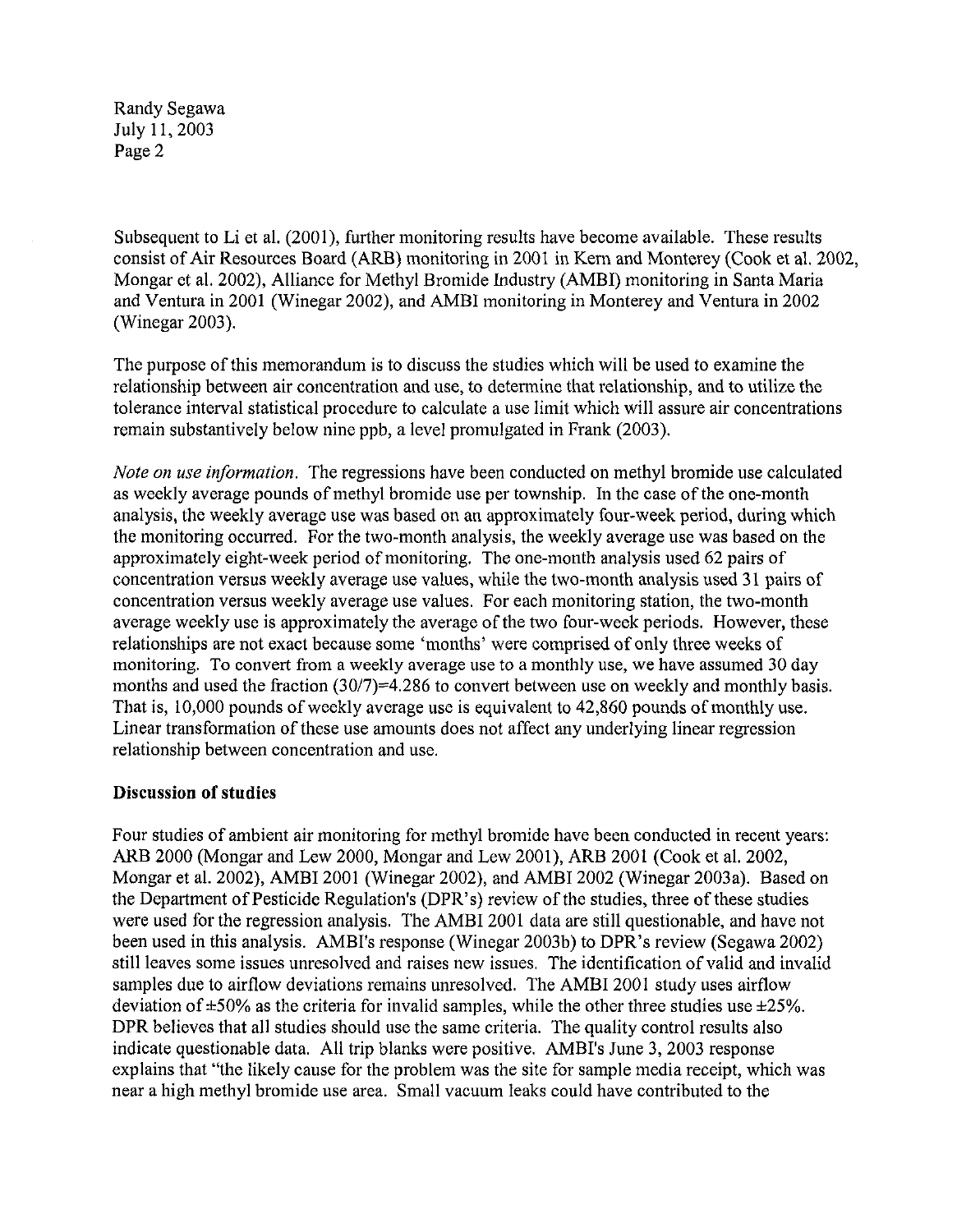inadvertent collection of a small amount of contaminated ambient air." Since all of the trip blanks were positive, this indicates a systematic error in the sampling, with a variable effect on field samples. If this is the cause of contamination, it indicates that field samples containing high concentrations were inadvertently diluted due to the leaks. The AMBI 2001 (Winegar 2002) study should not be used unless these and other issues affecting the data can be resolved.

### **Analysis of relationship between use and air concentration**

As described in Frank (2003), two regressions analyses were conducted: one based on month-long average air concentrations and one based on the entire period (mostly two-month) average air concentrations. Most periods were eight weeks, however, a few were seven weeks. The data sets utilized for regression are shown in Tables 1 and 2. Although both regressions were statistically significant, the fit was poor with  $r^2$  values of 28% and 32%, respectively, for one and two-month regressions (Table **3).** 

For the one-month average concentrations, the basic regression line and points are shown in Figure IA. The residuals tend to show more uniform scatter around the axis for larger use values, than smaller use values (Figure IB). The regression of standardized residuals on rankits (Figure 1C) was highly significant ( $p<0.01$ ) and gave an intercept of 0 and a slope of 0.91, which was not significantly different from 1.0 ( $p > 0.05$ ). Sokal and Rohlf (1981) suggest that this line should be linear if the residuals are normally distributed (pg 122). Glantz and Slinker (1990, page 130) suggest performing a significance test on the correlation coefficient to determine if the residuals are normally distributed. This is equivalent to a significant linear regression. These rankit regression results strongly imply normality of residuals. Therefore, these residuals are sufficiently normal for the regression analysis.

Similar results were obtained for the two-month analysis (Figures 2ABC). The fit was slightly better with an  $r^2$  of 32%, but still poor. For the standardized residual analysis (Figure 2C), the intercept was zero and slope was not significantly different from one *(p>O.OS),* with a highly significant relationship ( $p<0.01$ ). As in the one-month analysis, these residuals appear to be sufficiently normal for the basic regression.

## **Determination of tolerance limit**

Under typical regression assumptions, x is fixed, and the variance in any particular estimated value at **x** (y(x)=bx+a) depends on various regression statistics as well as the value of **x** where the estimate is made. For a given value of x (in this case, methyl bromide use in pounds per month), one would expect (under the typical regression assumptions) that an observed concentration at that level of use would be greater than the predicted concentration about half of the time, because the predicted concentration represents the mean of a normal distribution centered vertically over y(x).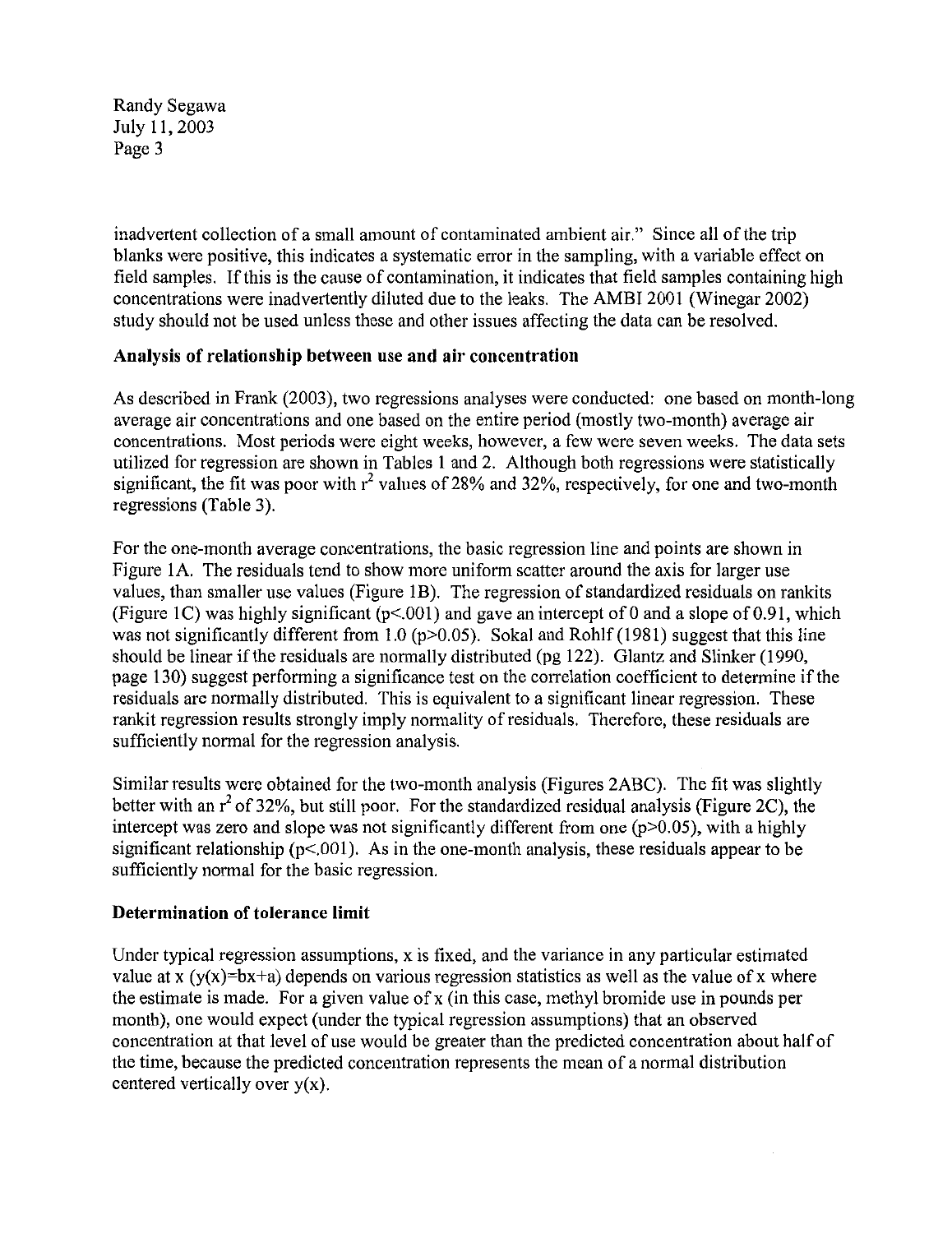Given a hypothetical x level of use, what is an interval based on the normal distribution of individuals around  $y(x)$ , which would capture with some level of confidence the 95<sup>th</sup> percentile concentration value? The goal is to find some value (in this case, ambient air concentration of methyl bromide), call it T, which is the bound for a one-sided interval such that 90% of the time this interval would contain (i.e. be greater than) the true  $95<sup>th</sup>$  percentile of the distribution of points at c(x). This is called a tolerance interval.

Vardeman (1994) gives a procedure for determining tolerance limits for regressions. The relevant case in his formulation is

$$
(-\infty, a + bX + \tau s_{xy}) \tag{0.2}
$$

Expression 1.2 defines a one sided (upper) tolerance limit for a fraction  $p$  of responses, which correspond to a particular value of the **x** variable. This range goes from negative infinity (which in the practical case at hand is zero) to some value above the regression line at the point x. In expression 1.2, a is the y intercept and b is the slope of the regression. The value  $\tau$  is calculated according to Vardeman (1994) as

$$
\tau = \frac{Q_z(p) + A\lambda \sqrt{1 + \frac{1}{1(n-2)} \left(\frac{Q_z^2(p)}{A^2} - \lambda^2\right)}}{1 - \frac{\lambda^2}{2(n-2)}}
$$
(0.3)

In equation 1.3,  $Q_z$  is the inverse cumulative normal distribution, A is defined below and  $\lambda$  is a value which can be approximated by  $Q_z(y)$ , where y is the desired level of confidence for the tolerance interval. In the case where  $\gamma = 0.95$ , Vardeman (1994) presents a more exacting method for calculating  $\tau$  which involves calculating an intermediate value and then performing an interpolation to estimate *A* from tabulated values in an Appendix (Vardeman 1994, Table D-8, page A79). A sample calculation using both the interpolation and estimation methods for calculating  $\lambda$  yielded 2.43 and 2.42, respectively, for  $\tau$ . Therefore, the approximation appears sufficiently accurate. The definition for A in equation 1.3 is shown below in equation 1.4.

$$
A = \sqrt{\frac{1}{n} + \frac{x_0^2}{\sum_i x_i^2}}
$$
 (0.4)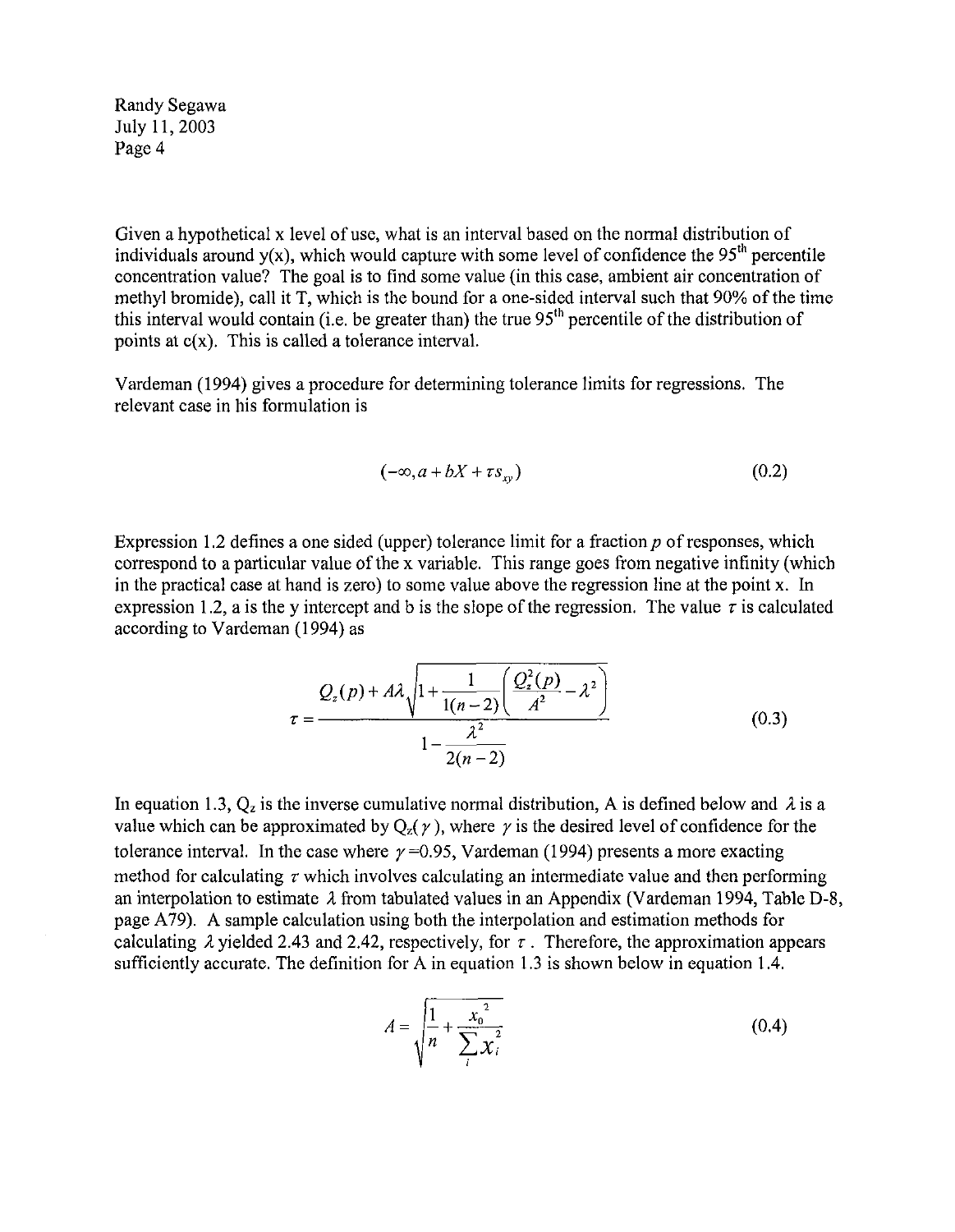where  $x_0$  is a particular level of methyl bromide use normalized by subtracting the average of the x values used in the regression ( $x_0 = X_0 - \overline{X}$ ), n is the number of points in the regression, and  $x_i$  are the individual x values used in the regression, each with the mean x value subtracted from it  $(x_i = X_i - \overline{X})$ .

Putting together equation 1.2 and the goal of determining the upper tolerance limit, results in equation 1.5 below:

$$
T_{upper} = a + bX_0 + \tau s_{yx} \tag{0.5}
$$

where  $T_{upper}$  is the upper tolerance limit on the 95<sup>th</sup> percentile at  $X_0$ , a is the y intercept  $(a = \overline{y} - b\overline{x})$ , b is the slope, and the capitalized letter,  $X_0$ , represents use without subtracting the mean use.

As described in Frank (2003), the reference level is nine ppb. This means that the goal of the calculations in this memorandum is to find the X-value such that the 90% confidence  $95<sup>th</sup>$ percentile estimate is nine ppb. This is working backwards given a reference level of nine ppb to find a corresponding use level such that there will be 90% confidence that 95'h upper percentile estimated at this use level, will not exceed nine ppb. Another way to say this is that ninety times out of 100 in long term theoretical sampling this interval can be expected to capture the true population 95<sup>th</sup> percentile air concentration at that X-value. Substituting the assumed limit of nine ppb and the slope, intercept and regression error (Table 3), for illustration, from the case of the one-month regression analysis into equation 1.4 above, gives the following equation

$$
9 = 0.868 + 0.0000624X_0 + \tau(1.634)
$$
 (0.6)

The problem becomes one of inverse estimation of  $X_0$ . There is an implicit contribution of  $X_0$ to  $\tau$  via equations 1.3 and 1.4. Consequently, solving for the appropriate value of  $X_0$  is not trivial.

For each of the two cases, a spreadsheet analysis using Excel (2000) was created. The spreadsheet contained the formulas listed above, the basic regression statistics, and used the 'Solver' feature to determine a level of use  $(X_0)$  that resulted in a nine ppb tolerance limit.

Figure **3** depicts the regression line and the upper 90% tolerance bound on the 95th percentile at each x value for the one-month analysis. Based on the one-month analysis, the spreadsheet solver routine locates the weekly average use at 70,560 lbs/week-township, equivalent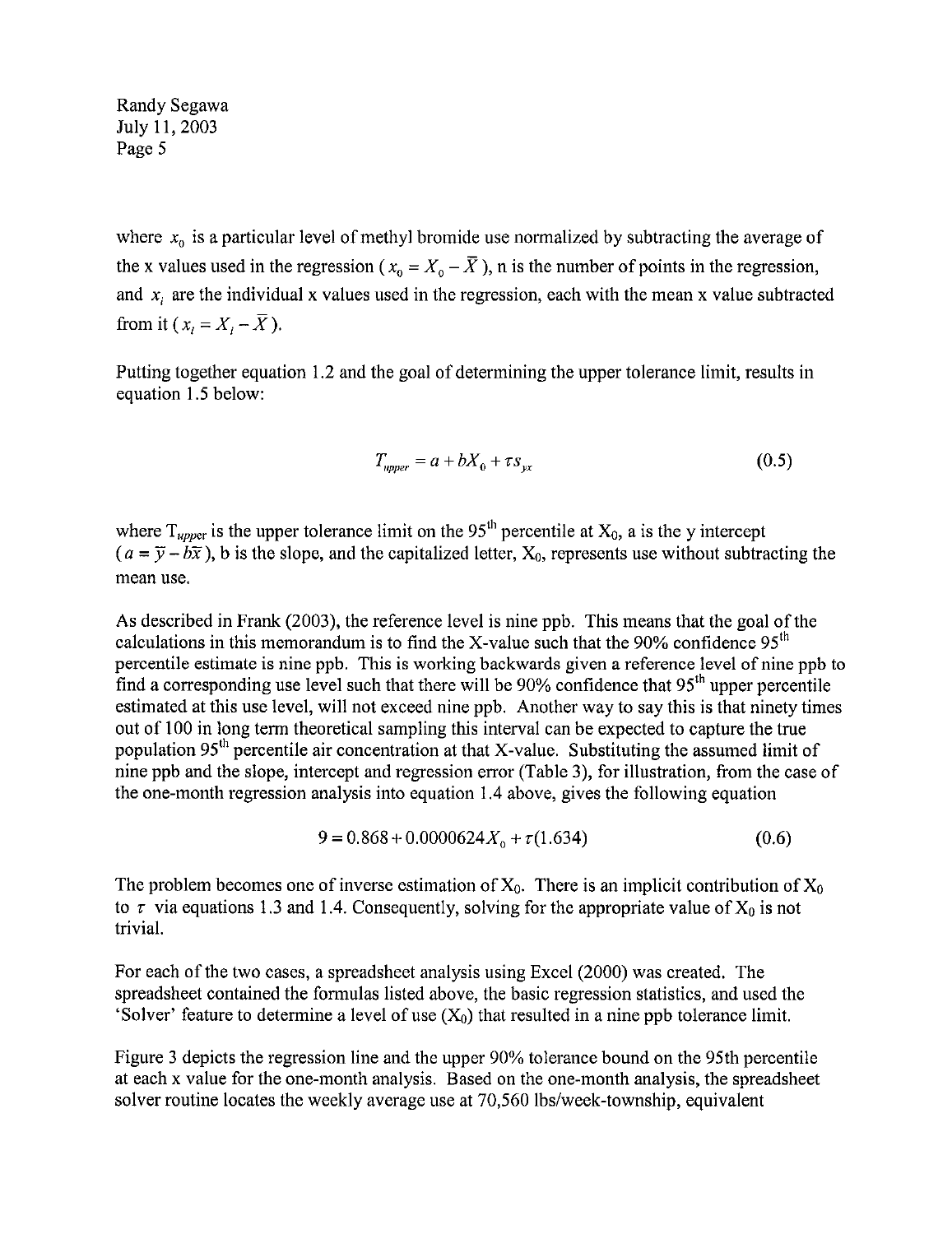to 302,420 lbs/month-township. This solution lies outside the range of measured use values and should therefore be regarded with some caution. The two axes for use in Figure 3 reflect weekly average use (as found in Table I) and the equivalent month use.

A single point lies above the nine ppb level (Figure 3). This point was generated during ARB monitoring in Monterey during 2000. The weekly average use corresponding *to* this point was 25786 (Table l), which is equivalent to **a** monthly use of 110,5 11 Ibs per township. The existence of this measured value underscores the nature of this analysis and associated policy, which in theory and in reality allows for the possibility of exceeding the reference concentration. The majority of points, however, do fall below the nine ppb level.

Figure 4 depicts the solution for the two-month case. The general features are similar to those in one-month case (Figure 3). The solution, however, is smaller at  $62,108$  lbs/week-township, or the equivalent of 266,194 lbs/month-township. As in the one-month case, the solution lies outside the range of measured use. None of the two month concentrations exceed nine ppb, though two values exceed the upper 90% tolerance bound on the 95th percentile. Both of these points were measurements taken in Monterey by the *ARB* (Table 2).

In accordance with Frank (2003), the more conservative of the two equations is recommended for use in establishing a township cap. Hence, the recommended township cap is  $266,194$  lbs/month. This number may be rounded down in order to simplify and consistent with the fact that the smaller place holding digits are not significant.

cc: Kean Goh, Ph.D., Agricultural Program Supervisor IV Terrel Barry, Ph.D., Senior Environmental Research Scientist Sally Powell, Senior Environmental Research Scientist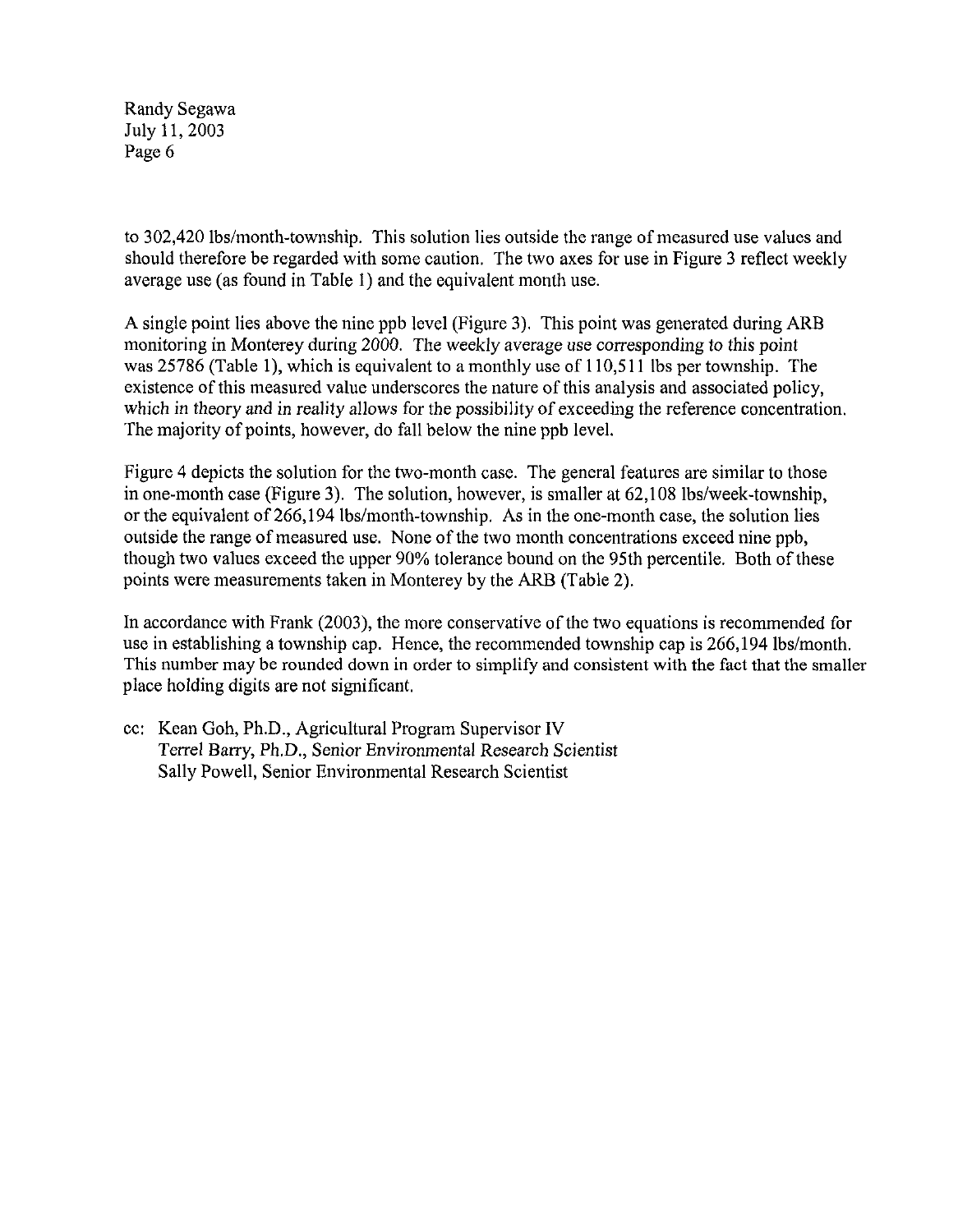#### **References**

Cook, Jeffrey P., Kenneth R. Stroud, Michael Poore, Janette Brooks, and William V. Loscutoff. 2002. Ambient air monitoring for methyl bromide and 1,3-dichloropropene in Kern County - Summer 2001. Operations Planning and Assessment Section, Quality Management Branch, Monitoring and Laboratory Division, California Environmental Agency, Air Resource Board, Project No. Pol-004, June 20,2002.

 $\lt$ http://www.cdpr.ca.gov/docs/empm/pubs/tac/tacpdfs/mbr13dkern.pdf>.

Frank, Joseph P. 2003. Memorandum to Randy Segawa on Statistical analysis to determine a use cap for limiting seasonal ambient exposure to methyl bromide dated June 6,2003.

Glantz, Stanton A. and Bryan K. Slinker. 1990. Primer of applied regression and analysis o variance. McGraw-Hill, Inc., Health Professions Division. New York.

Habn, G.J. and W.Q. Meeker. 1991. Statistical Intervals: A Guide for Practitioners, New York. John Wiley.

Li, LinYing, Bruce Johnson, and Randy Segawa. 2001. Empirical relationship between use, area, and ambient air concentration of methyl bromide for subchronic exposure concerns. Department of Pesticide Regulation, Environmental Monitoring Branch.  $\langle$ http://www.dcpr.ca.gov/docs/dprdocs/methbrom/rmphttp://www.cdpr.ca.gov/docs/dprdocs/met **hbrom/rmp0601/rmp-appc.pdP.** 

Mongar, Kevin and George Lew. 2000. Ambient air monitoring for methyl bromide and 1,3 dichloropropene in Kern County - Summer 2000. Testing Section Engineering and Certification Branch Monitoring and Laboratory Division. State of California, California Environmental Protection Agency, Air Resources Board. Project NO. COO-028. December 27,2000. **[<http://www.cdpr.ca,gov/docs/empmlpubs/tac/tacpdfs/mthdic13.p](http://www.cdpr.ca,gov/docs/empmlpubs/tac/tacpdfs/mthdic13.pdP)dP.** 

Mongar, Kevin and George Lew. 2001. Ambient air monitoring for methyl bromide and 1,3 dichloropropene in Monterey/Santa Cruz Counties - Fall 2000. Testing Section Engineering and Certification Branch, Monitoring and Laboratory Division. State **of** California, California Environmental Protection Agency, Air Resources Board. Project No. COO-028 January 31,2001. **~http://www.cdpr.ca.govldocs/empmipubs/tac/tacpdfs/mebr2OOO.pdP.** 

Mongar, Kevin, Jeffrey P. Cook, Kenneth Stroud, Michael Poore, William V. Loscutoff. 2002. Ambient air monitoring for methyl bromide and 1,3-dichloropropene in Monterey and Santa Cruz Counties Fall 2001. Operations Planning and Assessment Section, Quality Management Branch, Monitoring and Laboratory Division, California Environmental Protection Agency, Air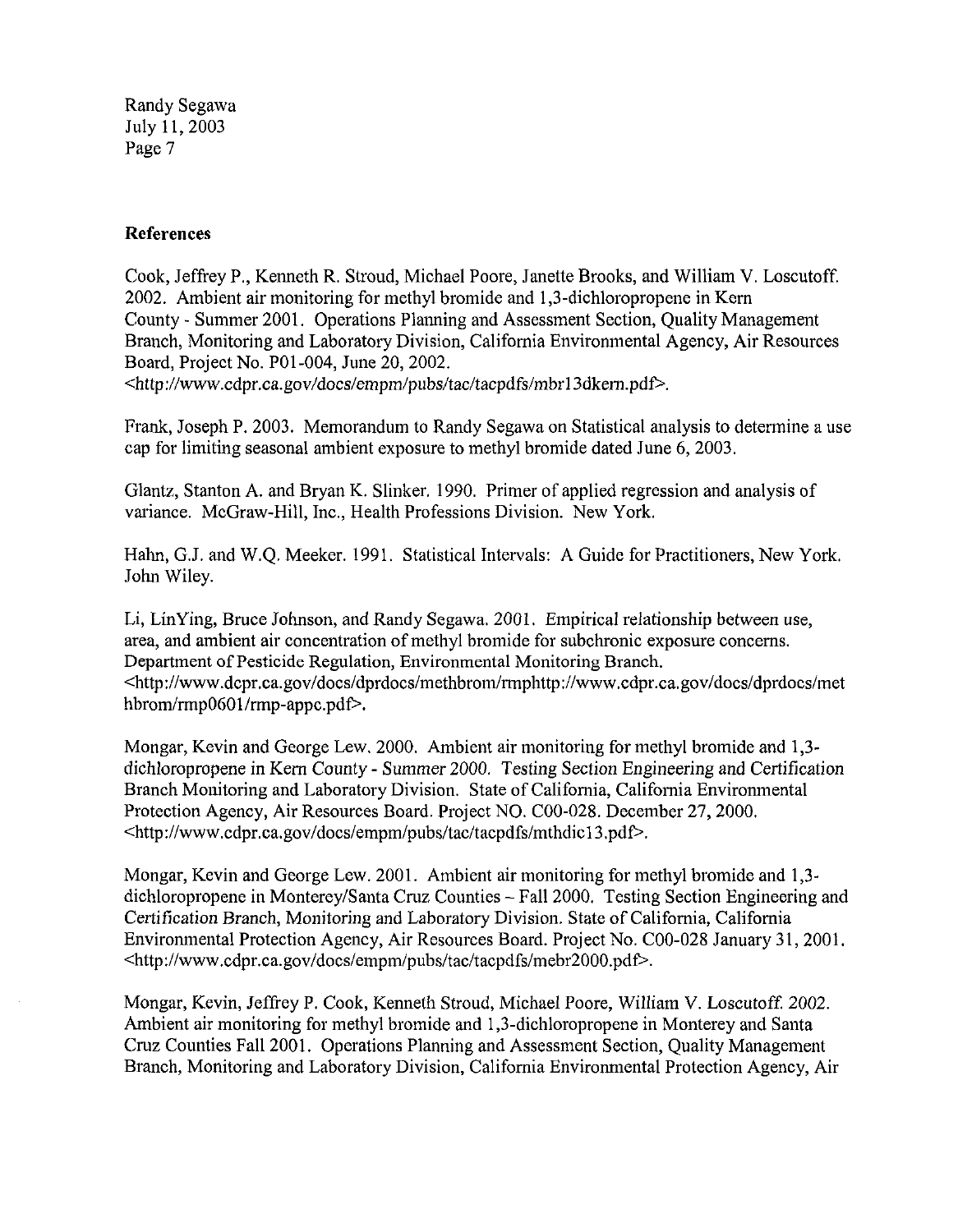Resources Board. Project No. P-01-004. March 29,2002. <http://www.cdpr.ca.gov/docs/empm/pubs/tac/tacpdfs/mbr-13d.pd~.

Segawa, Randy. 2002. Memorandum to John Sanders dated May 29,2002 on Review of registrant revised report on methyl bromide air monitoring.

Sokal, Robert R. and F. James Rohlf. 1981. Biometry. W.H. Freeman and Company, New York, New York.

Vardeman, Stephen B. 1994. Statistics for Engineering Problem Solving. PWS Publishing Company, Boston, Massachusetts.

Winegar, Eric D. 2002. Final Report Methyl Bromide Ambient Air Monitoring in Oxnard/Camarillo and Santa Maria August-October, 2001. Prepared for Alliance of the Methyl Bromide Industry c/o William J. Thomas, Livingston & Mattesich Law Corporation, 1201 K Street, Suite 1100, Sacramento, CA 95814-3938.

Winegar, Eric D. 2003a. Alliance of the Methyl Bromide Industry Methyl Bromide Air Monitoring: Ventura, Santa Cruz, and Monterey Counties July-October, 2002, Prepared for: Alliance of the Methyl Bromide Industry c/o William J. Thomas Livingston & Mattesich Law Corporation 1201 K Street, Suite 1100, Sacramento, CA 95814. (Report dated April 15,2003)

Winegar, Eric. 2003b (The memorandum lists the year as  $2002$ , but this is erroneous – see Winegar 2003c). Memorandum to Randy Segawa on Response to DPR Comments on AMBI 2001 and 2002 Reports dated June 2,2003 (The memorandum lists the date as June 2,2002, but this is erroneous  $-$  see Winegar 2003 $c$ ).

Winegar, Eric. 2003c. Letter of transmittal to William J. Thomas dated June 2, 2003.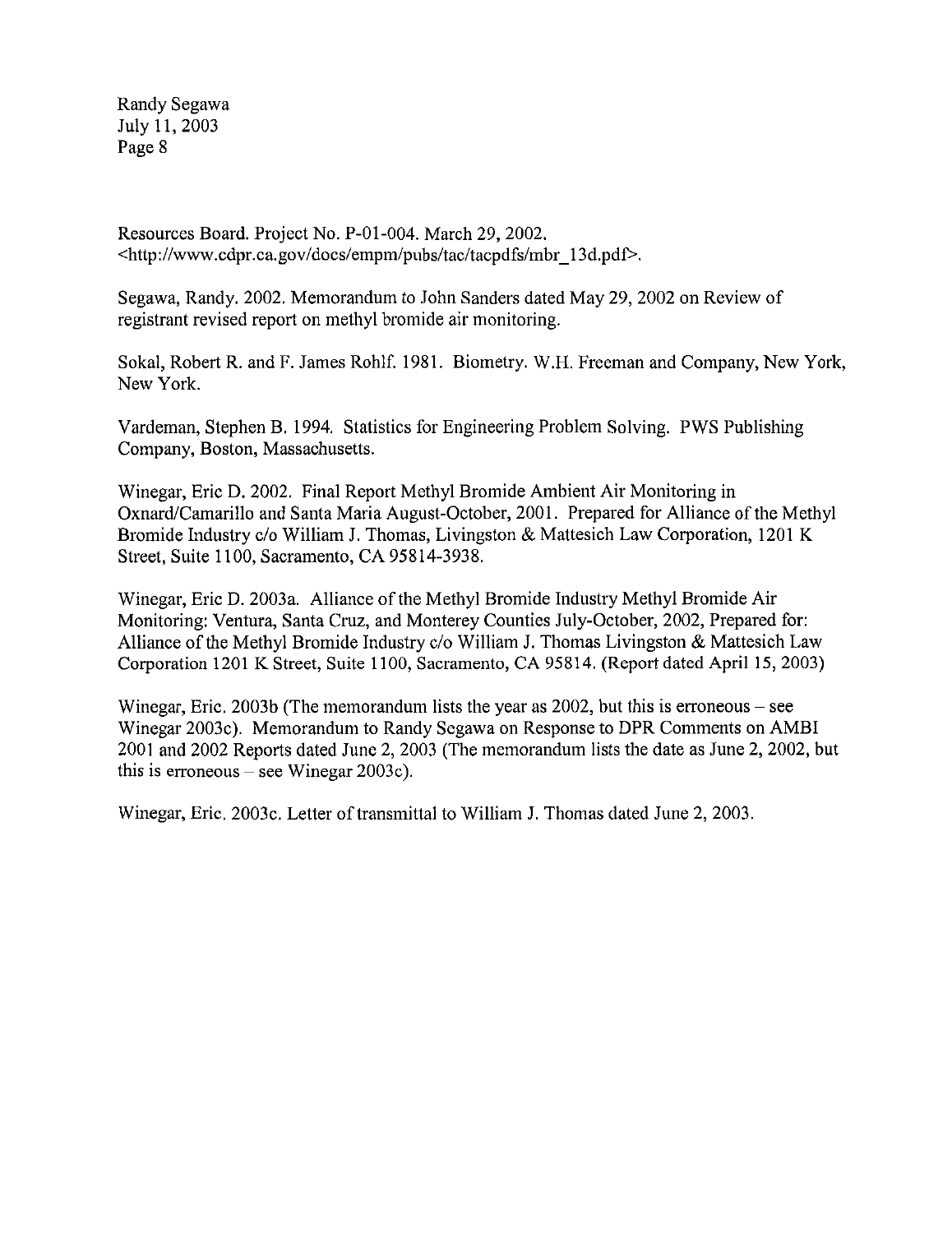**Table 1.One-month data used for** regression **analysis. Llnear lnlerpolatlon used to derive 6x6 square mile estimate. Slte codes available In varlous monltorlng study reports.** The **deslgnators 1 and 2 Indicate months 1 or 2. Zones are mon-MonlereylSanta Cruz, ket-Kern, ven=Ventura.** 

|                          |            |              |              | Weekly Average Use (Ibs/week) |                |                |               |
|--------------------------|------------|--------------|--------------|-------------------------------|----------------|----------------|---------------|
|                          |            |              |              | 5x5                           | 7x7            | 6x6 square     |               |
|                          |            |              |              | square                        | square         | miles          | Concentration |
| Site Code                | Zone       | Year         | Monitor      | miles                         | miles          | (Interpolated) | (ppb)         |
| SAL1                     | mon        | 2000         | ARB          | 6404                          | 20925          | 13059          | 1.32          |
| SAL2                     | mon        | 2000         | ARB          | 2300                          | 8772           | 5266           | 1.26          |
| OAS1                     | mon        | 2000         | ARB          | 0                             | 0              | 0              | 0.35          |
| OAS2                     | mon        | 2000         | ARB          | 1183                          | 4613           | 2755           | 0.43          |
| CHU <sub>1</sub>         | mon        | 2000         | ARB          | 2404                          | 6346           | 4211           | 0.69          |
| CHU <sub>2</sub>         | mon        | 2000         | ARB          | 0                             | 4375           | 2005           | 0.64          |
| LJE1                     | mon        | 2000         | ARB          | 13468                         | 32310          | 22104          | 5.43          |
| LJE2                     | mon        | 2000         | ARB          | 3713                          | 14950          | 8863           | 2.32          |
| PMS1                     | mon        | 2000         | ARB          | 34689                         | 67713          | 49825          | 6.12          |
| PMS <sub>2</sub>         | mon        | 2000         | ARB          | 17963                         | 35031          | 25786          | 9.35          |
| SES1                     | mon        | 2000         | ARB          | 16842                         | 30895          | 23283          | 3.55          |
| SES2                     | mon        | 2000         | ARB          | 11380                         | 17727          | 14289          | 1.68          |
| ARB1                     | ker        | 2000         | ARB          | 0                             | 0              | 0              | 0.26          |
| ARB2                     | ker        | 2000         | ARB          | 0                             | 0              | 0              | 0.10          |
| SHA1                     | ker        | 2000         | ARB          | 0                             | 0              | 0              | 0.91          |
| SHA <sub>2</sub>         | ker        | 2000         | ARB          | 0                             | 2229           | 1022           | 0.64          |
| CRS1                     | ker        | 2000         | ARB          | 10474                         | 10474          | 10474          | 2.88          |
| CRS <sub>2</sub>         | ker        | 2000         | ARB          | 8079                          | 8079           | 8079           | 1.19          |
| MVS <sub>1</sub>         | ker        | 2000         | ARB          | 0                             | 0              | 0              | 0.08          |
| MVS2                     | ker        | 2000         | ARB          | 0                             | 0              | 0              | 0.11          |
| VSD <sub>1</sub>         | ker        | 2000         | ARB          | 0                             | 0              | 0              | 0.10          |
| VSD2                     | ker        | 2000         | ARB          | 0                             | 0              | 0              | 0.10          |
| <b>SAL1</b>              | mon        | 2001         | ARB          | 11879                         | 16509          | 14001          | 0.90          |
| SAL <sub>2</sub>         | mon        | 2001         | ARB          | 3733                          | 5234           | 4421           | 1.92          |
| MES <sub>1</sub>         | mon        | 2001         | ARB          | 25908                         | 47166          | 35651          | 6.72          |
| MES <sub>2</sub>         | mon        | 2001         | ARB          | 6455                          | 10578          | 8345           | 5.56          |
| CHU <sub>1</sub>         | mon        | 2001         | ARB          | 1122                          | 3556           | 2238           | 0.52          |
| CHU2                     | mon        | 2001         | ARB          | 1512                          | 3393           | 2374           | 0.65          |
| LJE1                     | mon        | 2001         | ARB          | 10362                         | 18424          | 14057          | 1.41          |
| LJE2                     | mon        | 2001         | ARB          | 4675                          | 9217           | 6757           | 4.30          |
| PMS1                     | mon        | 2001         | ARB          | 31192                         | 64122          | 46285          | 3.26          |
| PMS2                     | mon        | 2001         | ARB          | 3685                          | 12340          | 7652           | 3.36          |
| SES <sub>1</sub>         | mon        | 2001         | ARB          | 19305                         | 30017          | 24215          | 1.09          |
| SES <sub>2</sub>         | mon        | 2001         | ARB          | 5245                          | 8841           | 6893           | 1.19          |
| ARB1                     | ker        | 2001         | ARB          | 0                             | 0              | 0              | 0.09          |
| ARB2                     | ker        | 2001         | ARB          | 0                             | 0              | 0              | 0.15          |
| ARV1                     | ker        | 2001         | ARB          | 0                             | 0              | ٥              | 0.06          |
| ARV2                     | ker        | 2001         | ARB          | 0                             | 0              | ٥              | 0.09          |
| CRS1                     | ker        | 2001         | ARB          | 6258                          | 6258           | 6258           | 2.83          |
| CRS <sub>2</sub>         | ker        | 2001         | ARB          | 2300                          | 2300           | 2300           | 2.71          |
| MVS1                     | ker        | 2001         | ARB          | 0                             | 0              | ٥              | 0.05          |
| MVS2                     | ker        | 2001         | ARB          | 0                             | 0              | ٥              | 0.10          |
| VSD1                     | ker        | 2001         | ARB          | 0                             | 0              | 0              | 0.05          |
| VSD2                     | ker        | 2001         | ARB          | ٥                             | 0              | 0<br>16622     | 0.10<br>1.06  |
| MAO1<br>MAQ2             | mon        | 2002         | AMBI         | 11526<br>2506                 | 22644<br>7776  | 4921           | 1.19          |
|                          | mon        | 2002         | <b>AMBI</b>  |                               |                |                |               |
| BBC1                     | mon        | 2002         | AMBI<br>AMBI | 20636<br>12006                | 31641<br>23219 | 25680<br>17145 | 2.34<br>1.82  |
| BBC <sub>2</sub><br>WAT1 | mon        | 2002<br>2002 | <b>AMBI</b>  | 28586                         | 66368          | 45903          | 494           |
| WAT2                     | mon        | 2002         | AMBI         | 22635                         | 47889          | 34210          | 2.63          |
| FRM1                     | mon        | 2002         | AMBI         | 22553                         | 61159          | 40247          | 3.69          |
| FRM2                     | mon        | 2002         | AMBI         | 20762                         | 40395          | 29760          | 1.54          |
| CPW1                     | mon        | 2002         | <b>AMBI</b>  | 13180                         | 35750          | 23525          | 2.69          |
| CPW2                     | mon        | 2002         | AMBI         | 9920                          | 24207          | 16468          | 1.43          |
| ABD1                     | mon<br>ven | 2002         | AMBI         | 26405                         | 38460          | 31930          | 0.51          |
| ABD <sub>2</sub>         | ven        | 2002         | <b>AMBI</b>  | 36136                         | 73318          | 53178          | 1.01          |
| SHA1                     | ven        | 2002         | AMBI         | 1424                          | 7611           | 4260           | 0.17          |
| SHA <sub>2</sub>         | ven        | 2002         | AMBI         | 11787                         | 39219          | 24360          | 1.00          |
| PW <sub>1</sub>          | ven        | 2002         | <b>AMBI</b>  | 7531                          | 23204          | 14714          | 0.56          |
| PWW2                     | ven        | 2002         | AMBI         | 35297                         | 84843          | 58006          | 2.68          |
| UWC1                     | ven        | 2002         | AMBI         | 29267                         | 42345          | 35261          | 145           |
| UWC2                     | ven        | 2002         | AMBI         | 36635                         | 78562          | 55852          | 2.99          |
|                          |            |              |              |                               |                |                |               |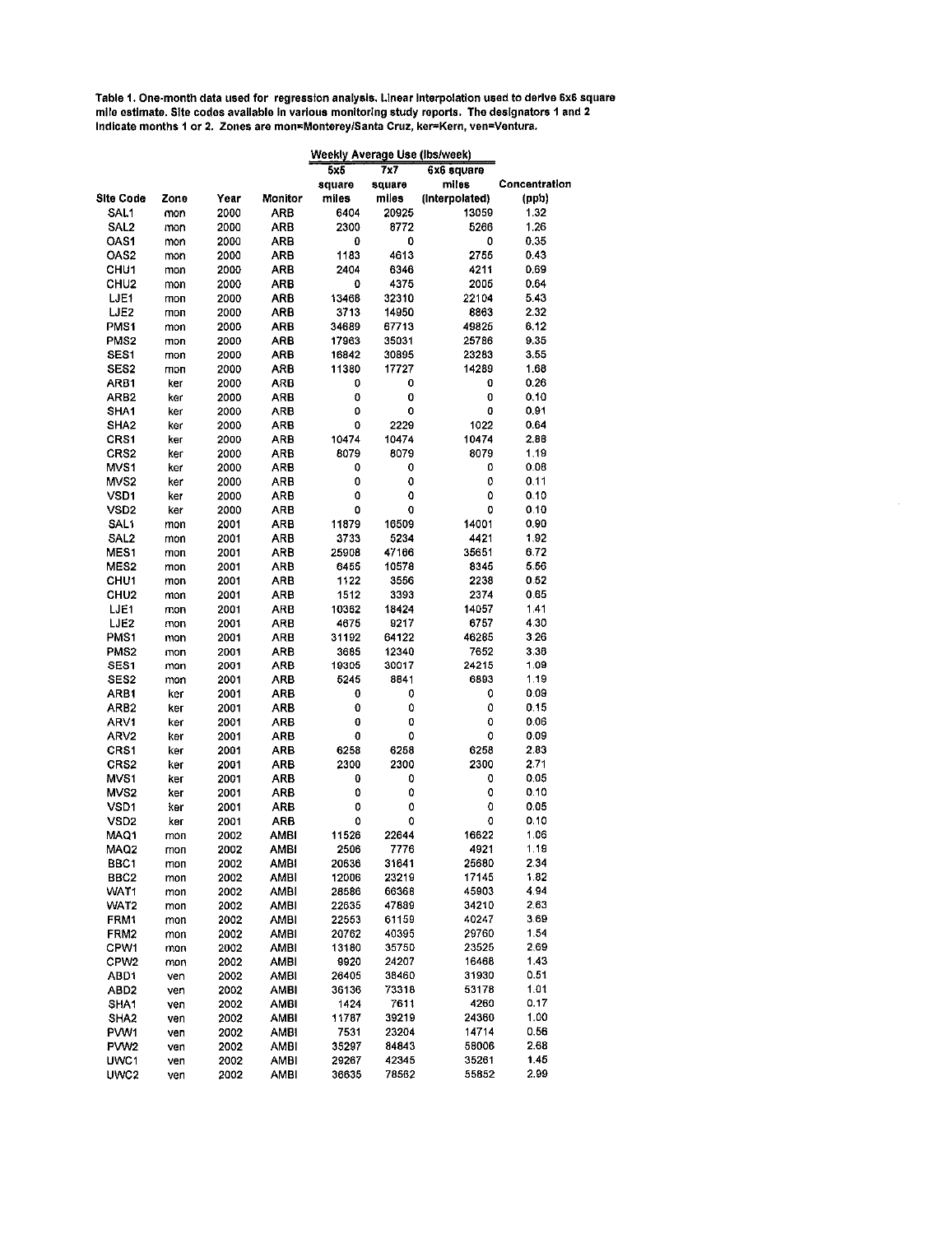**Table 2. Two-month data used for regression analysis. Linear interpolation used to derive 6x6 square mile estimate. Site codes available in various monitoring reports. Zones are mon=MontereylSanta Cruz, ker=Kern. ven=Ventura.** 

|                  |      |      |                | Weekly Average Use (lbs/week) |                |                |               |
|------------------|------|------|----------------|-------------------------------|----------------|----------------|---------------|
|                  |      |      |                | 5x5                           | 7x7            | 6x6 square     |               |
|                  |      |      |                | square                        | square         | miles          | Concentration |
| <b>Site Code</b> | Zone | Year | <b>Monitor</b> | miles                         | miles          | (interpolated) | (ppb)         |
| <b>SAL</b>       | mon  | 2000 | <b>ARB</b>     | 4352                          | 14848          | 9163           | 1.29          |
| OAS              | mon  | 2000 | <b>ARB</b>     | 591                           | 2306           | 1377           | 0.39          |
| CHU              | mon  | 2000 | <b>ARB</b>     | 1202                          | 5360           | 3108           | 0.67          |
| LJE              | mon  | 2000 | <b>ARB</b>     | 8590                          | 23630          | 15483          | 3.88          |
| <b>PMS</b>       | mon  | 2000 | <b>ARB</b>     | 26326                         | 51372          | 37805          | 7.73          |
| <b>SES</b>       | mon  | 2000 | <b>ARB</b>     | 14111                         | 24311          | 18786          | 2.61          |
| <b>ARB</b>       | ker  | 2000 | <b>ARB</b>     | 0                             | 0              | 0              | 0.19          |
| <b>SHA</b>       | ker  | 2000 | <b>ARB</b>     | 0                             | 955            | 438            | 0.79          |
| <b>CRS</b>       | ker  | 2000 | <b>ARB</b>     | 9448                          | 9448           | 9448           | 2.16          |
| <b>MVS</b>       | ker  | 2000 | <b>ARB</b>     | 0                             | $\mathbf 0$    | 0              | 0.09          |
| <b>VSD</b>       | ker  | 2000 | <b>ARB</b>     | 0                             | 0              | $\mathbf 0$    | 0.10          |
| <b>SAL</b>       | mon  | 2001 | <b>ARB</b>     | 7806                          | 10747          | 9154           | 1.41          |
| <b>MES</b>       | mon  | 2001 | <b>ARB</b>     | 16181                         | 28869          | 21996          | 6.14          |
| CHU              | mon  | 2001 | <b>ARB</b>     | 1317                          | 3475           | 2306           | 0.58          |
| LJE              | mon  | 2001 | <b>ARB</b>     | 7518                          | 13819          | 10406          | 2.86          |
| <b>PMS</b>       | mon  | 2001 | <b>ARB</b>     | 17435                         | 38228          | 26965          | 3.31          |
| <b>SES</b>       | mon  | 2001 | <b>ARB</b>     | 12275                         | 19429          | 15554          | 1.14          |
| <b>ARB</b>       | ker  | 2001 | <b>ARB</b>     | 0                             | 0              | 0              | 0.12          |
| ARV              | ker  | 2001 | <b>ARB</b>     | 0                             | 0              | 0              | 0.08          |
| <b>CRS</b>       | ker  | 2001 | <b>ARB</b>     | 4059                          | 4059           | 4059           | 2.76          |
| <b>MVS</b>       | ker  | 2001 | <b>ARB</b>     | 0                             | $\overline{0}$ | $\mathbf 0$    | 0.08          |
| <b>VSD</b>       | ker  | 2001 | <b>ARB</b>     | 0                             | 0              | $\mathbf 0$    | 0.08          |
| MAQ              | mon  | 2002 | <b>AMBI</b>    | 7016                          | 15210          | 10771          | 1.12          |
| <b>BBC</b>       | mon  | 2002 | <b>AMBI</b>    | 16321                         | 27430          | 21412          | 2.08          |
| <b>WAT</b>       | mon  | 2002 | <b>AMBI</b>    | 25611                         | 57129          | 40056          | 3.78          |
| <b>FRM</b>       | mon  | 2002 | <b>AMBI</b>    | 21658                         | 50777          | 35004          | 2.62          |
| <b>CPW</b>       | mon  | 2002 | <b>AMBI</b>    | 11550                         | 29978          | 19996          | 2.06          |
| <b>ABD</b>       | ven  | 2002 | <b>AMBI</b>    | 31271                         | 55889          | 42554          | 0.76          |
| <b>SHA</b>       | ven  | 2002 | <b>AMBI</b>    | 6605                          | 23415          | 14310          | 0.59          |
| <b>PVW</b>       | ven  | 2002 | <b>AMBI</b>    | 21414                         | 54023          | 36360          | 1.62          |
| <b>UWC</b>       | ven  | 2002 | <b>AMBI</b>    | 32951                         | 60453          | 45556          | 2.22          |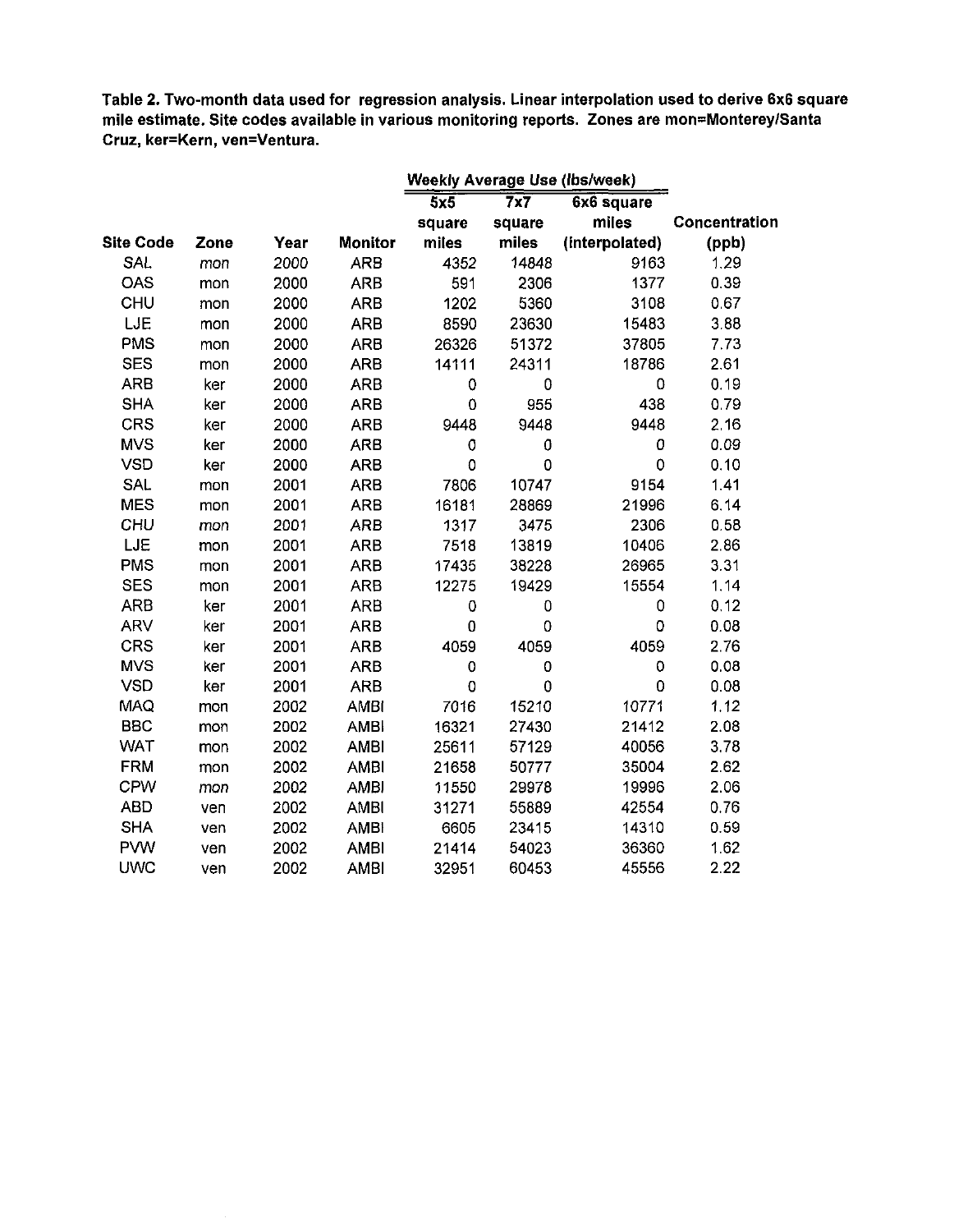Table 3. Regression results for one- and two-month data sets. Variables are y=concentration (ppb) and x=weekly average **use** of methyl bromide (Ibs/week-township)

|          | One-month          | Two-month          |
|----------|--------------------|--------------------|
| equation | y=0.868+0.0000624x | y=0.732+0.0000721x |
| $r^2$    | 28%                | 32%                |
| p        | $~<$ 001           | < 001              |
| n        | 62                 | -31                |
| Svx      | 1.634              | 1.489              |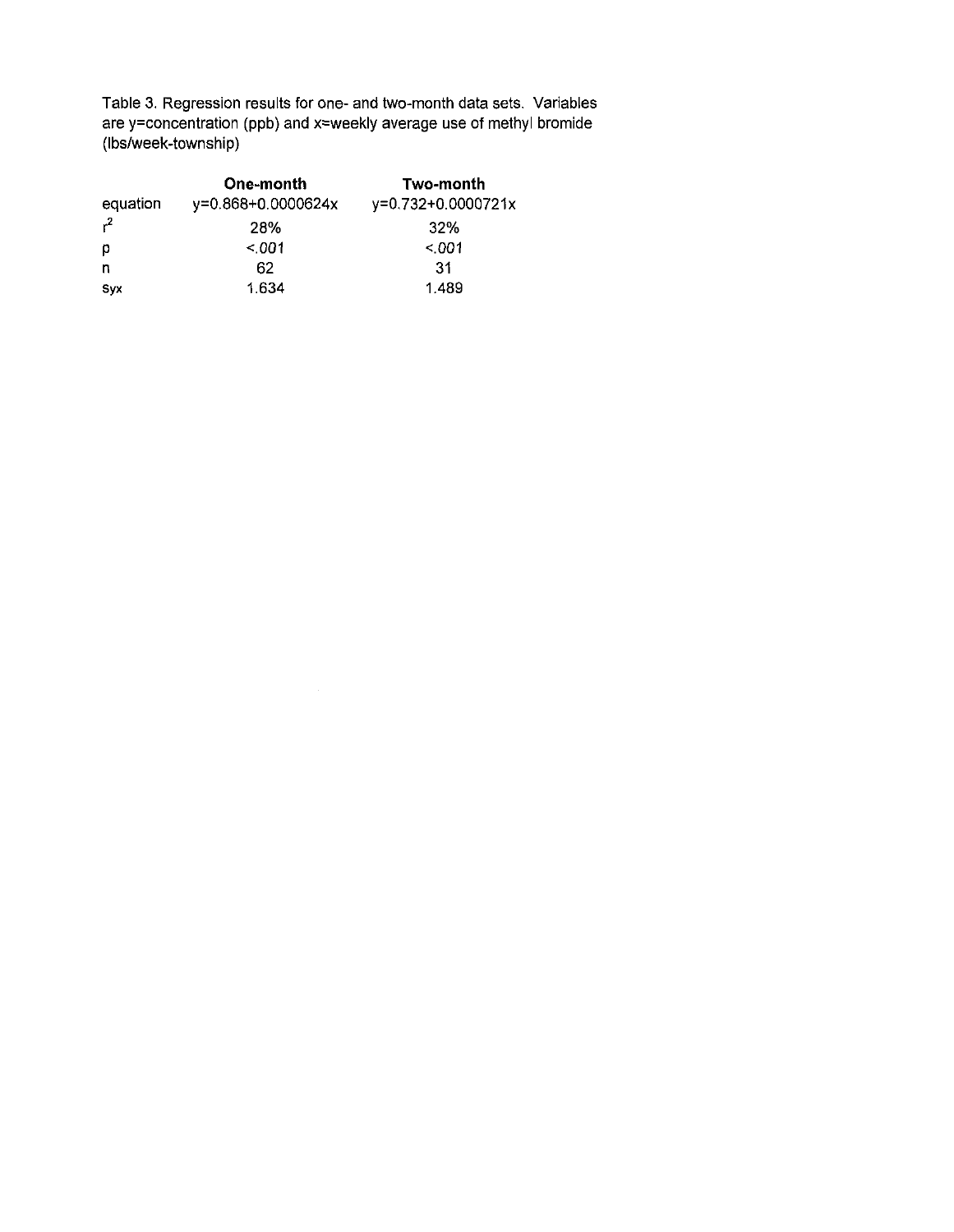

Figure 1. Regression of one-month average concentrations on average weekly use. *A.* Regression line and measured values. *B.* Residual plot. C. Regression of sorted, standardized residuals on rankit values.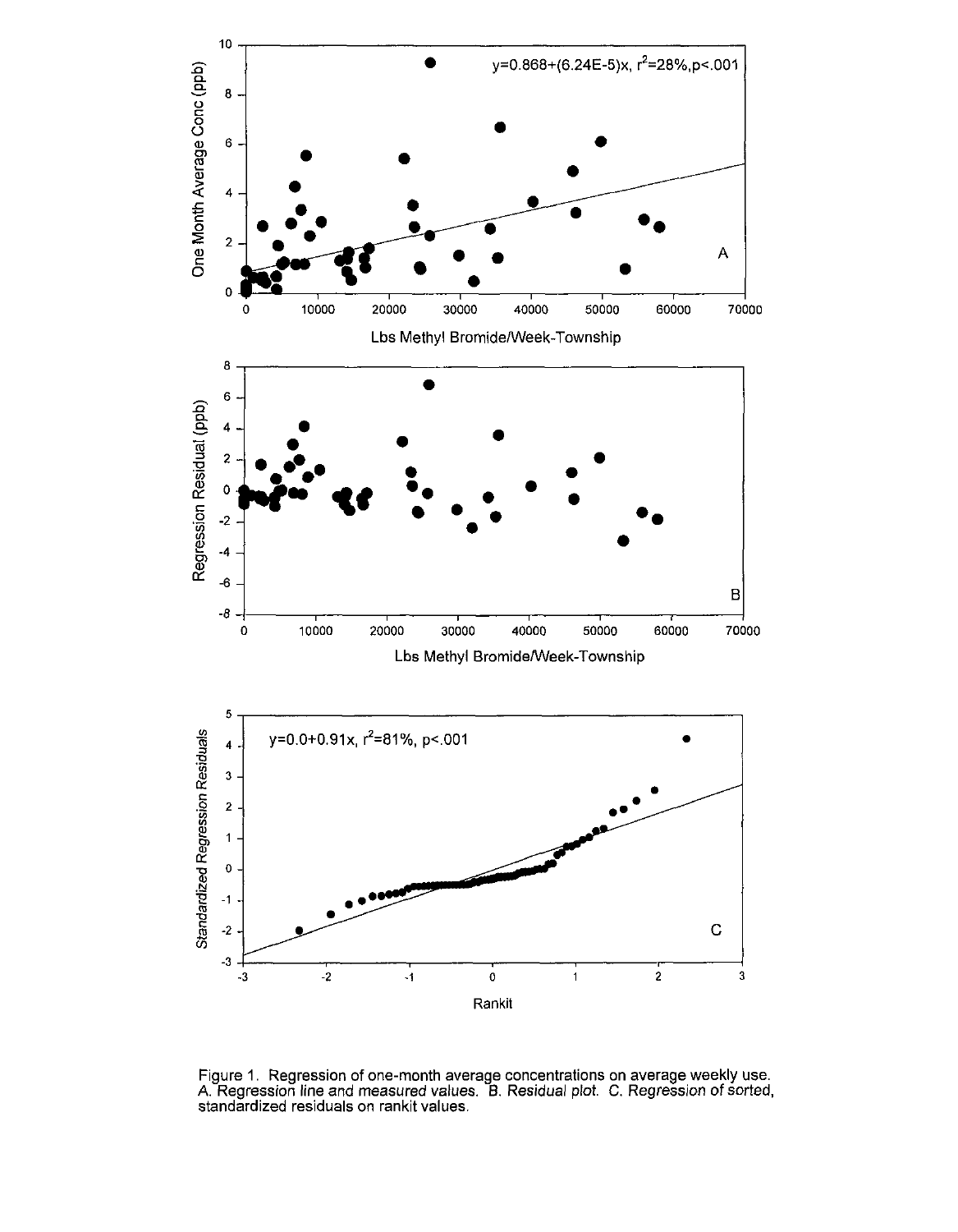

Figure 2. Regression of two-month average concentrations on average,weekly **use.**  A. Regression line and measured values. B. Residual plot. C. Regression of sorted, standardized residuals on rankit values.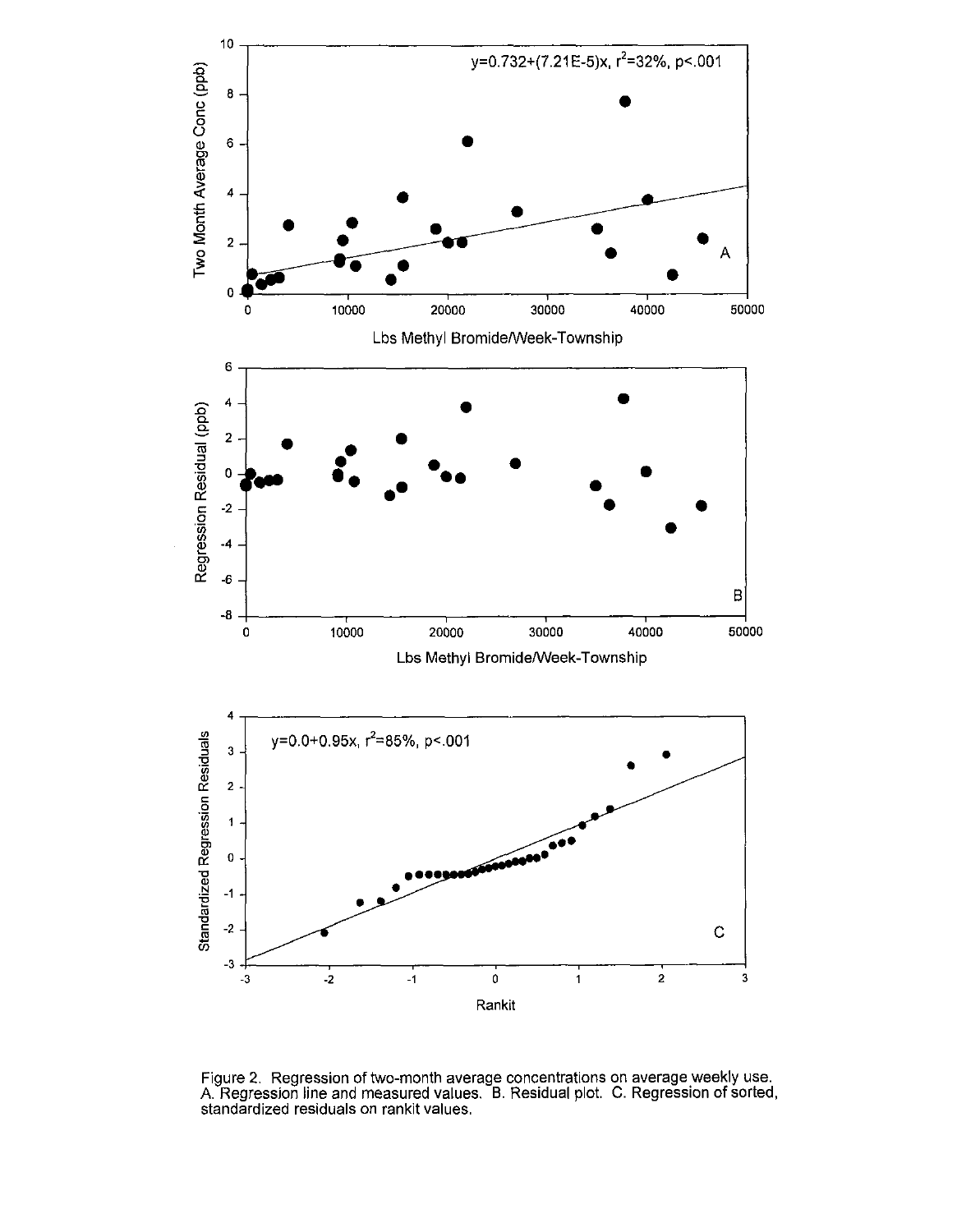

Figure 3. Regression line (solid) and 90% tolerance interval line (dotted) for the 95th percentile for the one-month case. Dashed reference line indicates 9 ppb level and use level below the intersection of tolerance line is 70,560 Ibs/week-township or 302,420 Ibs/month-township.